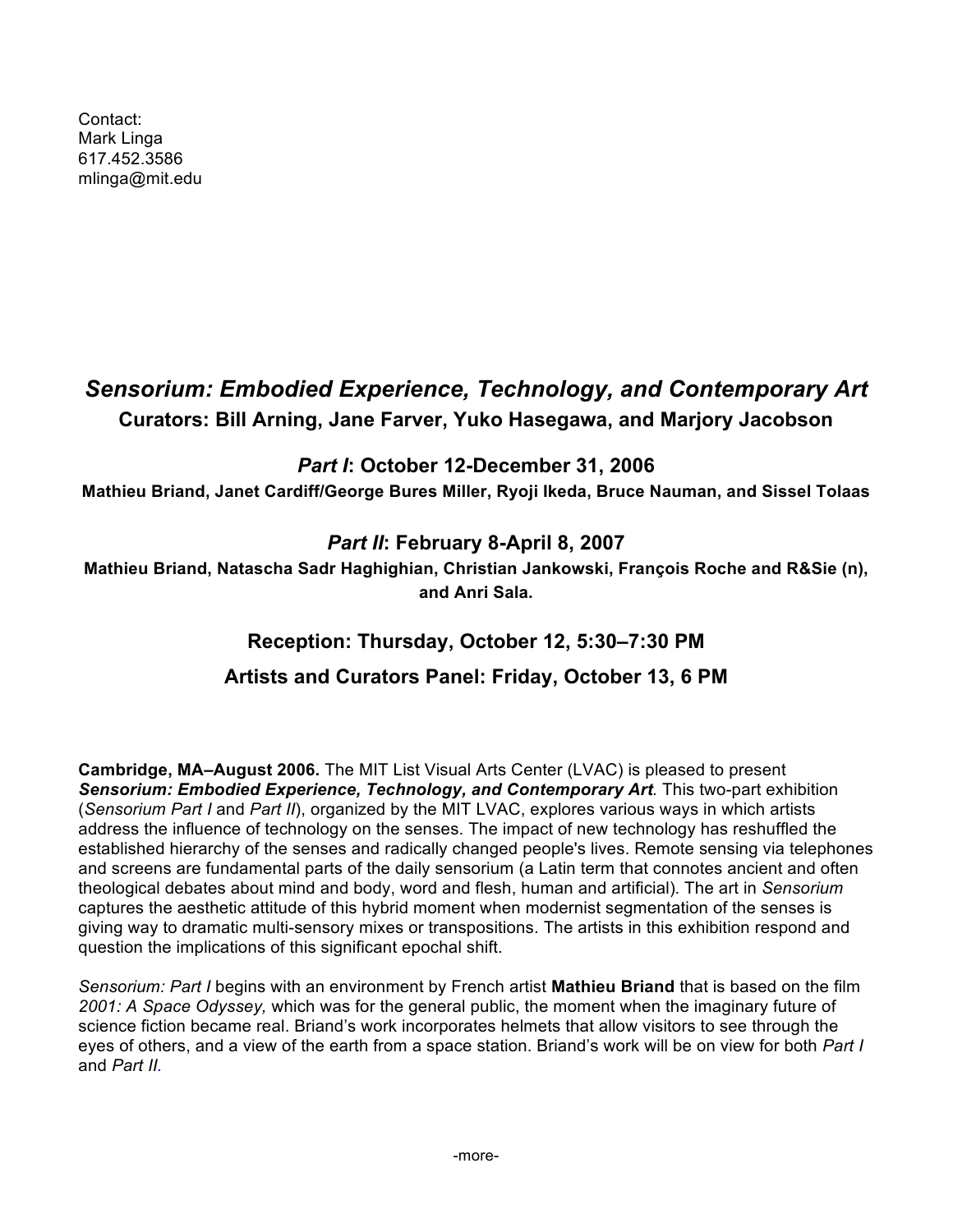A nearly empty room presented by the Berlin-based, Norwegian artist **Sissel Tolaas** is infused with microencapsulated scents, created with sophisticated scent-reproduction technologies. As viewers rub the walls to release the smell, they will leave behind a visible record of their visit.

Japanese sound artist and composer **Ryoji Ikeda'**s installation, *Spectra II,* uses random strobe lights and a pure architectonic sound to create a powerful, disturbing synesthetic effect as viewers move toward an alluring laser target.

**Bruce Nauman**'s *Office Edit* is a single-channel work from the artist's *Mapping the Studio* project that debuted at New York's Dia Art Foundation in 2002. In this work, Nauman uses infrared technology to investigate the space of the artist's studio. Artists' studios often are credited with generative functions, and the artist uses surveillance technology to see what happens there in his absence.

Canadians **Janet Cardiff and George Bures Miller** present *Opera for a Small Room* for the first time in North America*.* This room-size installation is an elaborate theatrical fiction based on Cardiff and Miller finding a stack of opera records inscribed with the name of name R. Dennehy in a second-hand store in the wilds of Salmon Arm, British Columbia. Looking through the windows of a cabin reveals an environment crammed with sound-making devices, an eccentric monument to the ability of recorded music to alter listeners' realities.

*Sensorium: Part II* will feature work by Mathieu Briand, Natascha Sadr Haghighian, Christian Jankowski, François Roche and R&Sie (n), and Anri Sala.

The exhibition is accompanied by a 260 page catalogue: *Sensorium: Embodied Experience, Technology, and Contemporary Art,* co-published with The MIT Press, Cambridge, MA, edited by Caroline A. Jones. It contains a main essay by Ms. Jones; essays on the artists by Bill Arning, Jane Farver, Yuko Hasegawa, and Marjory Jacobson; and an Abecedarius (from "Air" to "Zoon") that offers an extensive rethinking of the body's relations with technology. Abecedarius entries are by Bill Arning, Caroline Bassett, Michael Bull, Zeynep Çelik, Constance Classen, Jonathan Crary, Chris Csikszentmihàlyi, Mark Doty, Joseph Dumit, Michel Foucault, Peter Galison, Donna Haraway, Martin Jay, Amelia Jones, Caroline A. Jones, Hiroko Kikuchi, Stephen M. Kosslyn, Bruno Latour, Thomas Y. Levin, Peter Lunenfeld, William J. Mitchell, Yvonne Rainer, Barbara Maria Stafford, Neal Stephenson, Michael Swanwick/William Gibson, Sherry Turkle, and Stephen Wilson.

### **Artists' biographies:**

**Mathieu Briand** (born in Marseille, France, 1972) lives in Paris. Utilizing computers, electric musical instruments, robotics, and virtual-reality devices, his work investigates perception and proprioception. Briand's permanent installations include *SYS\*017.ReR\*06/PiG-EqN* \ 15\*25 (21<sup>st</sup> Century Contemporary Art Museum in Kanazawa, Japan, 2004) and *Le Monde Flottant* (Palais de Tokyo, Paris, 2003). Exhibitions include *Let's Entertain* (Walker Art Center, 2000) and the Lyon and Istanbul Biennales (2001).

**Janet Cardiff** (born in Brussels, Ontario, Canada, 1957) and **George Bures Miller** (born in in Vegreville, Alberta, Canada, 1960) collaborate on sound and video installations and live in Lethbridge, Alberta. They won an award at the Venice Biennale for their 2001 installation *The Paradise Institute*. Solo exhibitions include *Janet Cardiff: Her Long Black Hair: An Audio Walk in Central Park* (Public Art Fund in New York, 2004–2005); *The Forty-Part Motet* (National Gallery of Canada, Ottawa, 2001); and *Janet Cardiff: A Survey of Works, Including Collaborations with George Bures Miller* (PS1/MoMA in New York, 2001–2002).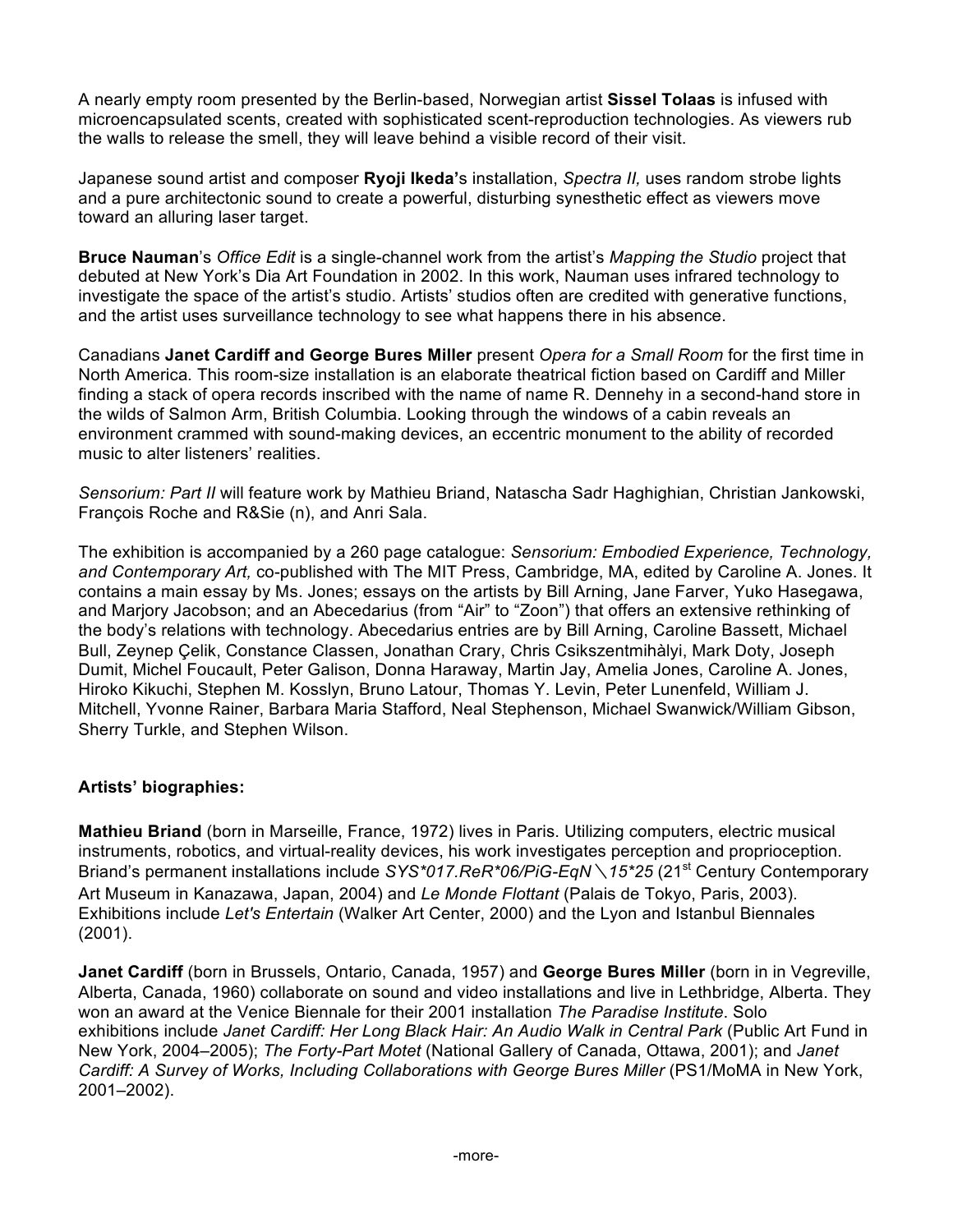**Ryoji Ikeda** (born in Gifu, Japan, 1966) is one of Japan's leading electronic composers; his installations have appeared at the Australian Center for the Moving Image in Melbourne, the NTT InterCommunication Center in Tokyo, and the Schirn Kunsthalle in Frankfurt. His collaborations with choreographer William Forsythe and the Frankfurt Ballet, contemporary photographer Hiroshi Sugimoto, and architect Toyo Ito have been widely celebrated, and he was composer for Dumb Type, a Japanbased performance troupe.

**Bruce Nauman** (born in Fort Wayne, IN, 1941) currently lives in Galisteo, NM. Working in video, sculpture, and installation since the 1960s, Nauman is one of the world's most influential contemporary artists. His work has been included in numerous important international exhibitions, including Documentas 4 (1968), 5 (1972), and 7 (1982), as well as the Whitney Biennials of 1984, 1991, and 1997. Solo exhibitions include *Bruce Nauman: Work from 1965 to 1972*, organized by the Los Angeles County Museum of Art and the Whitney Museum of American Art (1981), and *Bruce Nauman*, a traveling retrospective organized by the Walker Art Center and Hirshhorn Museum (1997–99).

**Sissel Tolaas** (born in Stavanger, Norway, 1959) currently lives in Berlin. While Tolaas's projects have been presented at such museums and galleries as Hamburger Bahnhof in Berlin (2004), the Fondation Cartier pour l'art contemporain in Paris (2003), Roebling Hall in New York (2005), and Galleri Andrehn-Schiptjenko in Stockholm (1999), the majority of her practice since 1995 has involved collaborative investigations with scientists and corporations into the complex effects of scent on human behavior.

### **Curators' and Editor's biographies:**

**Bill Arning** has been curator since 2000 at the MIT List Visual Arts Center, where he has organized *Cerith Wyn Evans—Thoughts Unsaid, Now Forgotten . . .* (2004), *AA Bronson's Mirror Mirror (*2002), *Son et Lumière* (2004), and, with co-curator Ian Berry, *America Starts Here: Kate Ericson and Mel Ziegler* (2006). As director and chief curator of the alternative space White Columns from 1985 to 1996, Arning organized the first New York exhibitions for many significant artists of the period and was a frequent writer on art for *Time Out New York*, *The Village Voice*, *Parkett*, and *Art in America.*

**Jane Farver**, director of the MIT List Visual Arts Center since 1999, was formerly director of exhibitions at the Queens Museum of Art from 1992 to '99. She was one of the organizers for *Global Conceptualism: Points of Origin, 1950s–1980s*, which toured nationally, and has organized exhibitions on Artur Zmijewski, Michael Joo, Cai Guo-Qiang, Adrian Piper, and many other artists. One of six guest curators for the 2000 Whitney Biennial, Farver served as co-commissioner for the 2004 Cairo Biennial.

**Yuko Hasegawa**, chief curator, Museum of Contemporary Art in Tokyo, Japan was artistic director of the 7th International Istanbul Biennial (2001), co-curator of the 4th Shanghai Biennale in (2002), and commissioner of the Japanese Pavilion of the 50th Venice Biennale (2003). *Fancy Dance,* a show of thirteen contemporary Japanese artists, and *The Encounter in the 21st Century: Polyphony—Emerging Resonances* are among the exhibitions she has organized.

**Marjory Jacobson**, an independent curator living in Boston, is the author of *Art and Business: The New Renaissance in Corporate Collecting* (1992), published by Harvard Business School Press, and *Jumex: A Model for 21st Century Art Patronage*, which portrays the internationally renowned Mexico City Foundation and is forthcoming from Thames & Hudson, London. As director of MIT's Hayden Gallery (now the List Visual Arts Center) Jacobson organized over thirty exhibitions.

**Caroline A. Jones** teaches contemporary art and theory in the History, Theory, and Criticism program of the Department of Architecture, MIT. Her books include *Eyesight Alone: Clement Greenberg's Modernism and the Bureaucratization of the Senses* (2005).